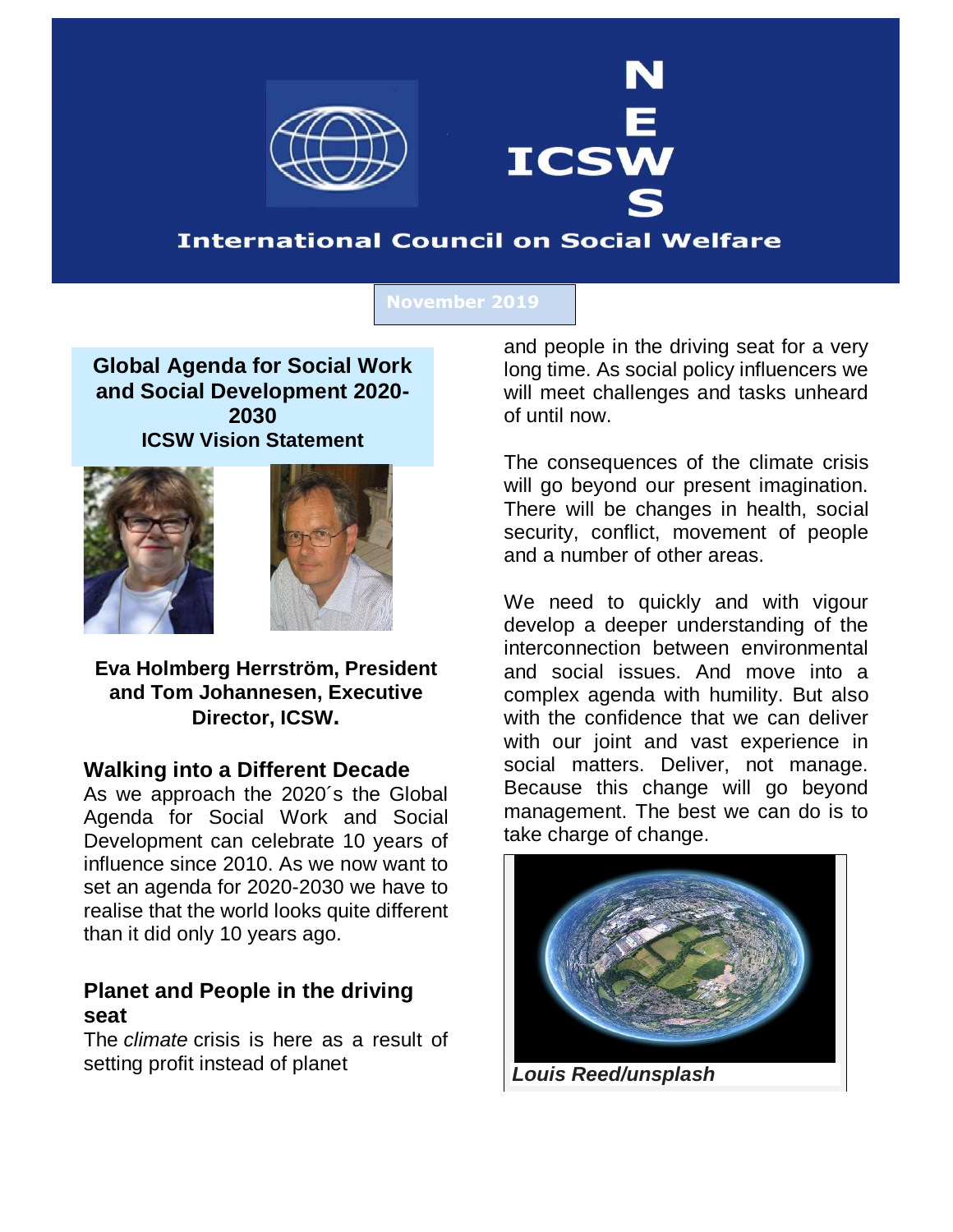## **We can not do it alone**

We can not do this alone as a sector. We have to develop partnerships beyond those we have nurtured for a long time. We should do that with environmentalists, with whom we have to develop cross-professional strategies. And we should also seek ways to interact better with the governmental and corporate sectors to see if there are common ground to be found in the crisis we face. We have to be present. Some have said that if you are not at the table, you are on the menu. We need to ensure that social protection and people's wellbeing is nurtured, not shrunk. The alternative to putting people first is anarchy and social unrest.

## **Identity as political force**

Another major concern as we move into a new decade has to do with *identity*. Matters linked to this play an increasing and changing role in the public domain. It is sometimes and more and more often leading to nationalistic policy-making, moving away from international cooperation and following narrower paths.

Roads are closed instead of paved, fences are built instead of bridges. We need to counteract this and work on expanding the definition of *we* instead of clinging to a definition of *us.* Throughout the history and also contemporary practice of social policy solidarity has

been the main project. This is our road, and we should continue widening it.

### **Develop national umbrellas**

As global organisations in social work and social development we have a special responsibility to do what we can to encourage the development of national umbrella bodies in social wellbeing. And to support them in developing capacity building and resource provision.

Let us walk together. It will be demanding.

## **Kenya: Universal Social Pension**



*Adams Korir/unsplash*

The Government of Kenya introduced and fully financed in 2018 an universal social pension to all persons aged 70 and above. It forms a significant step forward in the realisation of the right to social security. The British publication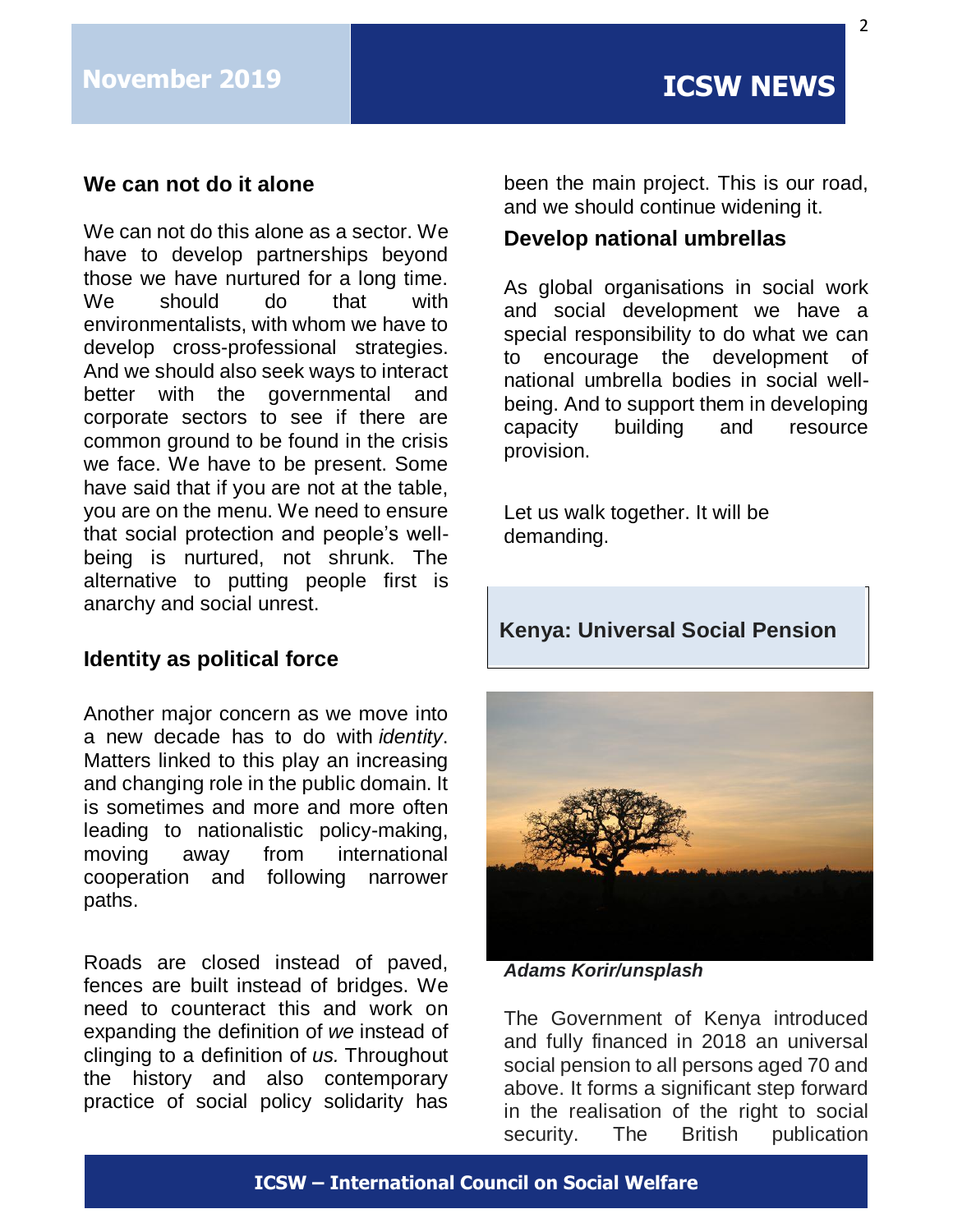# **November 2019 ICSW NEWS**

«Development Pathways» has just released a report on the program, which reaches out to more than 800 000 older persons and entitles recipients to a cash payment of 2,000 Kenyan Schillings (around 20 US Dollars) a month.

Traditional care and support systems had experienced a breakdown due to a number of factors, including high levels of poverty and unemployment, HIV/AIDS, and migration. The decline in informal support systems also led to a change to the worse in older persons´ status and social roles.

The report shows that the pension program has restored a sense of dignity, and that more independence of family and community networks has resulted in a feeling of being less of a burden and more of a resource.

Kenya has since 2005 had other programs in action for orphans and vulnerable children, for households threatened by hunger, for poor old people and for people with disabilities. But the new scheme is the first universal program and can serve as a model for other countries.

The program is called Inua Jamii, which is Swahili for Uplift the Community.

## **Europe: More than GDP - Societal Wellbeing**



The new President (and the first female) of the European Commission, Ursula von der Leyen, stated recently that EU from 2020 will present a «wellbeing

*Photo: EU*

budget» to focus on the impact of their policies on the quality of people´s lives. «We need to address the societal wellbeing, not only the economic wellbeing».

Each Commissioner shall report how spending proposals in the field will benefit people and work to ensure that they have a positive long-term impact. As the economy changes, politics should be more altruistic to address the challenges we are grappling with, she stated.

She also argues for identifying long-term cycles and to see politics through a lens of «kindness, empathy and wellbeing».

A Living Standards Framework is to be set up and reports made against a broader set of indicators. Another sign of change is that the former Jobs Commissioner now also has Social Rights in the portfolio. *Source: Social Platform*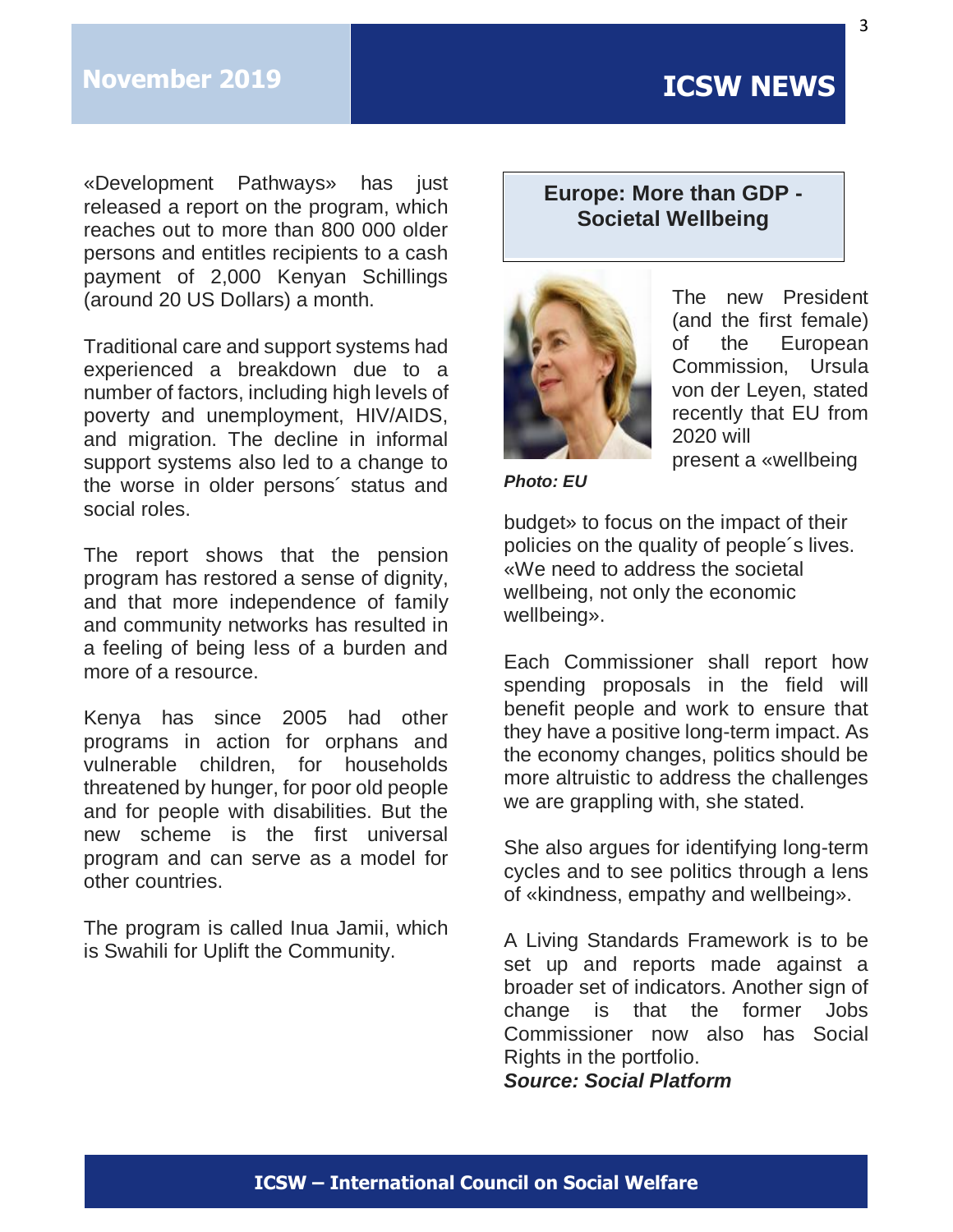Red Cross and Red Crescent: **Making Climate Action Top Priority**



*Ralph Sadaka/unsplash*

The International Federation of Red Cross and Red Crescent Societies (IFRC), made up of 192 national societies and focusing on humanitarian action, has released a 2030 strategy to put climate at the front of all programs.

4 global challenges have been identified for the coming decade together with Climate change: Migration and identity - Health - Values, power and inclusion and Crises and disasters. But climate change is on the top, described as an «existential threat that already is completely altering the work we do and the lives of people we support, IFRC President Fransesco Rocca declared at the General Assembly in Geneva. As many as 200 million people can need humanitarian assistance per year as a result of climate change when we come to 2050.

Decision making should shift to a more local level by strenghtening national societies so they can respond better.

## Global Coalition for Social Protection Floors (GCSPF):

**Commitments towards Achieving Universal, Residence and Human Rights-based Social Protection Systems and Floors**



The Core Group in GCSPF, of which ICSW is a member, met in Geneva late November in connection with the ILO Global Social Protection Week and defined the central issues that are building blocks to achieve social protection for all:

### *Non, unsplash*

The issues include:

1. Robust monitoring of the implementation of the four social security guarantees expressed in ILO recommendation 202: Access to goods and services constituting essential health care, Basic income security for children including nutrition, education and care, Basic income security for people in active age who are not able to earn sufficient income, especially in cases of sickness, unemployment, maternity and disability, and Basic income security for older persons.

## *Source: Devex*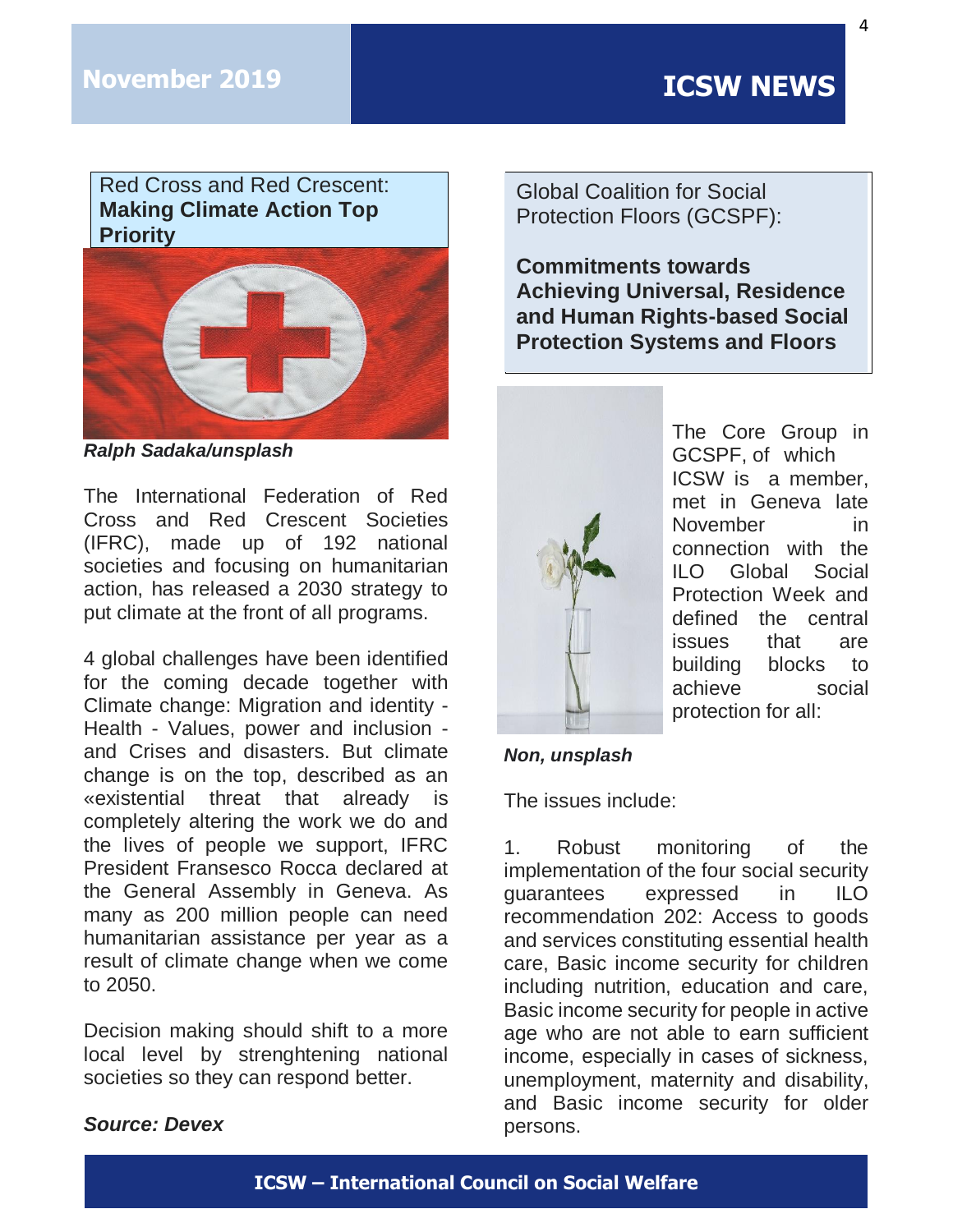2. National and international financing mechanisms for social protection.

3. Participation in the design, promotion and monitoring of the implementation of social protection systems and floors.

4. National and international action required to ensure delivery of social protection systems and floors including universal access to essential health care.

5. The importance of gender equality and rights-based care policies.

**Rimini 2020: Call for Abstracts closes December 15** 



The Joint World Conference on Social Work Education and Social Development «Promoting Human Relationships: Bridging the Future» will take place in Rimini, Italy June 28 - July 1, 2020, and we hope to see as many as possible of you there.

Please observe that the Call for Abstracts closes December 15, 2019.

More information on [swesd2020.org](http://swesd2020.org/)

# **We welcome contributions to ICSW News**



ICSW NEWS has changed its profile as of the last summer, and we now aim at shorter presentations on relevant topics from around the world in each edition. You are invited to send contributions reflecting social policy and development

anytime to the Editor

at

### **Florian Klaner/unsplash**

[tjohannesen@icsw.org](mailto:tjohannesen@icsw.org)

If you have a more lenghty contribution, we would appreciate a summary and can make a link to the complete text. Please mark the email «ICSW NEWS».

We look forward to hear from you.